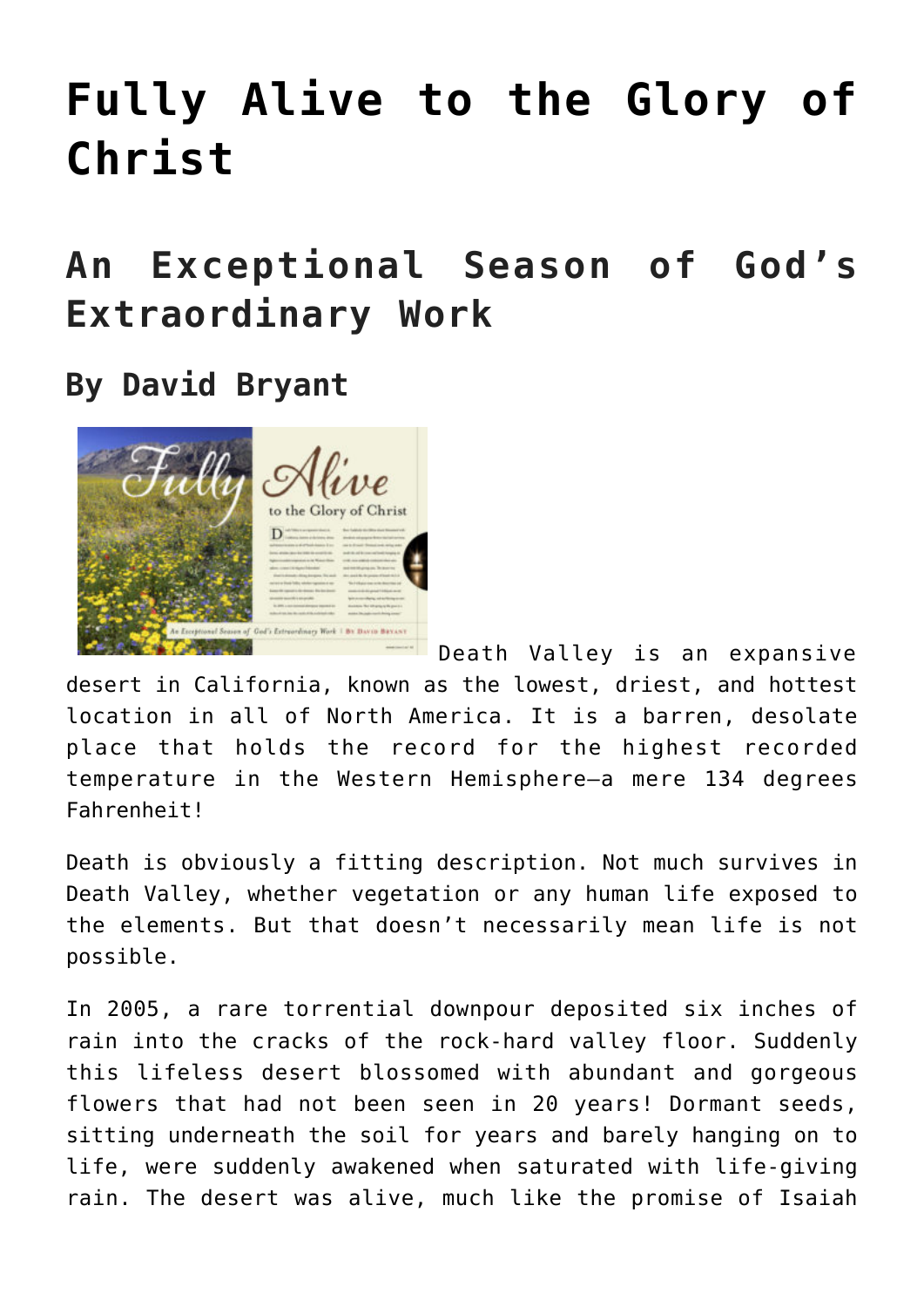44:3-4:

"For I will pour water on the thirsty land, and streams on the dry ground; I will pour out my Spirit on your offspring, and my blessing on your descendants. They will spring up like grass in a meadow, like poplar trees by flowing streams."

This is a picture of revival—when the Spirit saturates a church with God's Word about God's Son so that God's people come alive to His glory in whole new ways.

#### **Revival: A Look Back and Forward**

Revival, interestingly enough, was a shared experience by saints in both Old and New Testaments. There was a difference, however, between the two eras in how the experience played itself out.

In the Old Testament, the reviving of Israel was usually characterized by a look back, as the nation sought to return to previous high‑water marks in Israel's religious pilgrimage. Note how Elijah on Mt. Carmel challenged Israel to return to days of spiritual faithfulness before Baal worship had taken over (1 Kings 18). Or recall how Hezekiah refurbished the time-worn temple and reinstituted the ancient Passover tradition, shaping the revival that emerged under his watch.

In the New Testament, however, revival is characterized much more as a look forward. It is focused on fresh extensions of Christ's reign among His people and into the world. Consider the prayer meeting of Acts 4: what they prayed, how God answered, and the aftermath in the succeeding stories of missionary advance-all forward-looking. In a Christ-dominated revival, the Holy Spirit increases vision for what's ahead. He deepens our yearnings for greater approximations of the coming Kingdom.

In New Testament-style revival, Christians are aroused to a reality of Christ's presence and power already theirs, but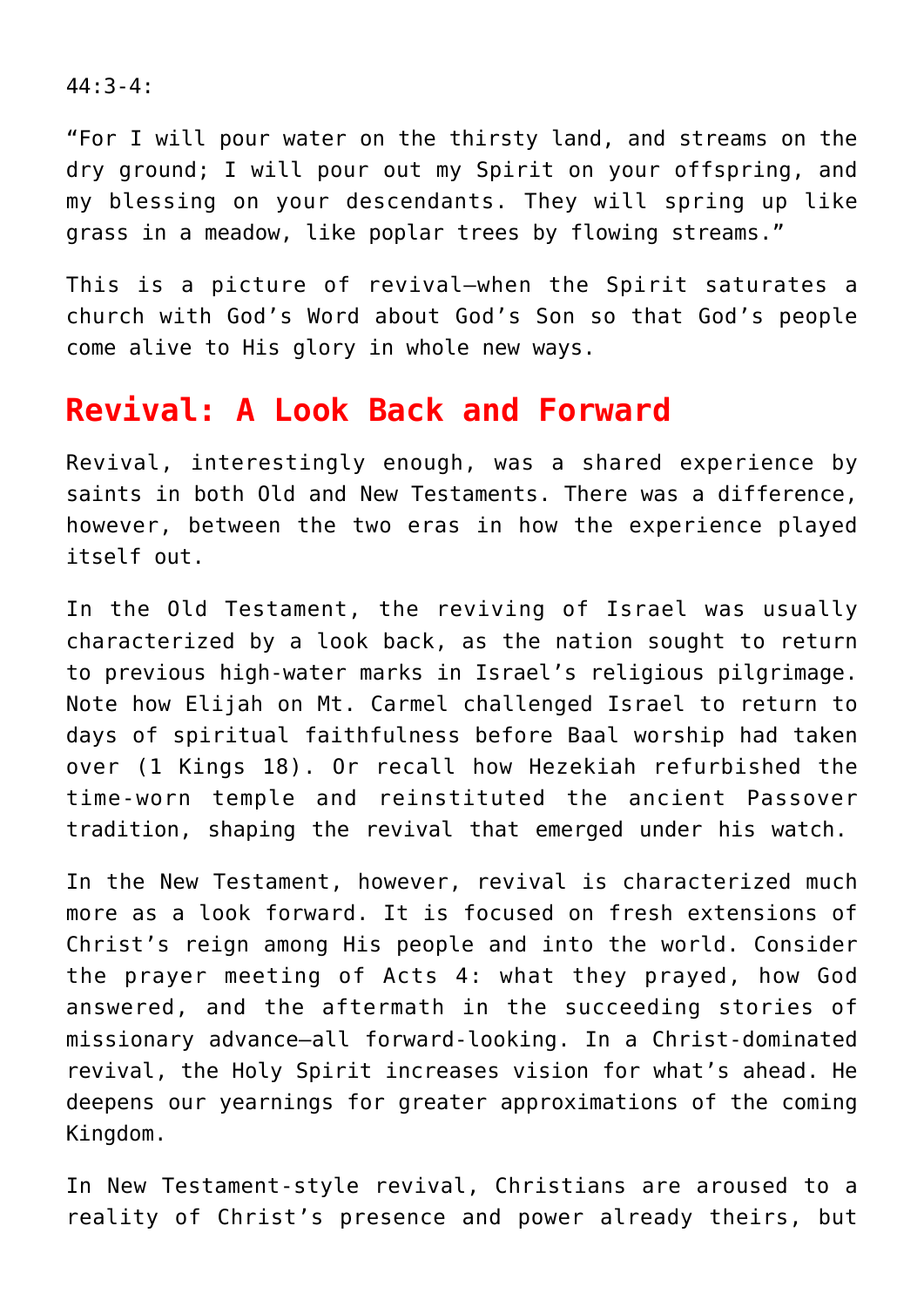currently overlooked. They are summoned not only to recapture their first love for Christ (Rev. 2), but also to discover a passion for Him that surpasses whatever they have known before (Eph. 3). Reawakening us to greater dimensions of His glory, New Testament revival is ultimately about recovering and enlarging hope in Christ.

That's why, as Jonathan Edwards (pastor/scholar of the 1700s) observed, revival is arguably the most dramatic display of Jesus' Lordship in the present age. In no way depreciating God's "ordinary" work with us on a daily basis, revival is an exceptional season of His "extraordinary" work among us.

In other words, God infuses His Church with fresh hope, passion, prayer, and mission by refocusing us on Christ for all He really is. In revival a church is recaptivated with the supremacy of Christ by the Spirit of Christ. That's why my favorite term for this phenomenon is a "Christ Awakening."

Revival is more than just an event in a church calendar. When God re‑energizes a community of Christians, He intends Kingdom results that last many years. Scholars' research verifies that, following each of the four so-called "Great Awakenings" in American history (early 1700s, late 1700s, mid 1800s, early 1900s), decades of documented transformations took place both in churches and in society.

God gave His people "fresh winds," not simply to fire up enthusiasm for spiritual things, but also to extend further the reign of His Son within communities and nations through His Church.

#### **When Christ Reigns through Revival**

Here's one story to demonstrate how revival can impact a whole nation for Christ's Kingdom.

At the close of the 20th century a wonderful move of God came to the beleaguered nation of Uganda. Once known as the "jewel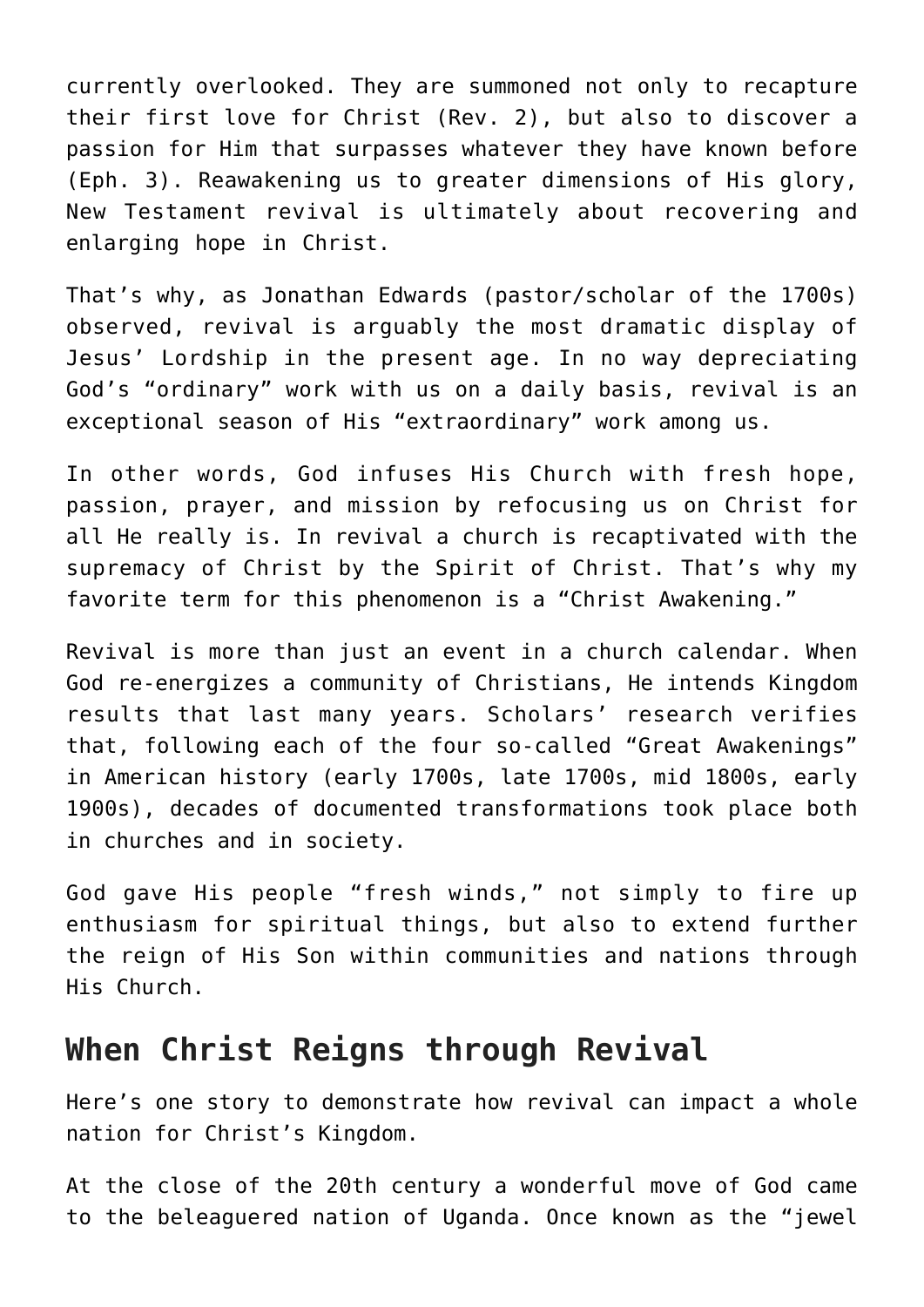of Africa," this beautiful land had become devastated physically and spiritually by multiple oppressive regimes headed by diabolical dictators. Economically, Africa's breadbasket had become its worst "basket case." Most distressing, tens of thousands of Christians were martyred for their faith, many by unspeakable tortures.

As a result, in the late 1990s hundreds of thousands in the churches began to cry out to God for a spiritual awakening in their land. The believers grappled with the need for soulsearching repentance inside the Church. They confessed all the ways they were actually complicit in His judgments on Uganda as a whole. Broken in spirit, they pled for God's mercy.

Finally, God answered their cries. Joyous confidence about Christ's Kingdom reignited their churches. Passion for the Promise-Giver once again marked thousands of congregations large and small.

But this was just the beginning of revival. At the same time, ungodly strongmen were unexpectedly expelled. Corrupt structures of oppression were decisively dismantled. Political and religious prisoners were set free. Persecution of the Church came to an end. A devoutly righteous Christian leader became Uganda's president. He made his first official act a public re-dedication of the entire nation to Jesus Christ as its Lord!

Following that, to the amazement of all, significant economic recovery began. Far more importantly, a nationwide commitment to sexual abstinence turned back the plague of AIDS in this nation once known for the largest epidemic in Africa. It rendered Uganda the country with the least threat of AIDS—all in just one decade! Furthermore, some of the largest churches in Africa can now be found there, with one in Kampala growing from a few hundred to nearly 15,000 in five years. Fasting and prayer are a way of life for Ugandan Christians as they seek even deeper manifestations of Christ's reign in their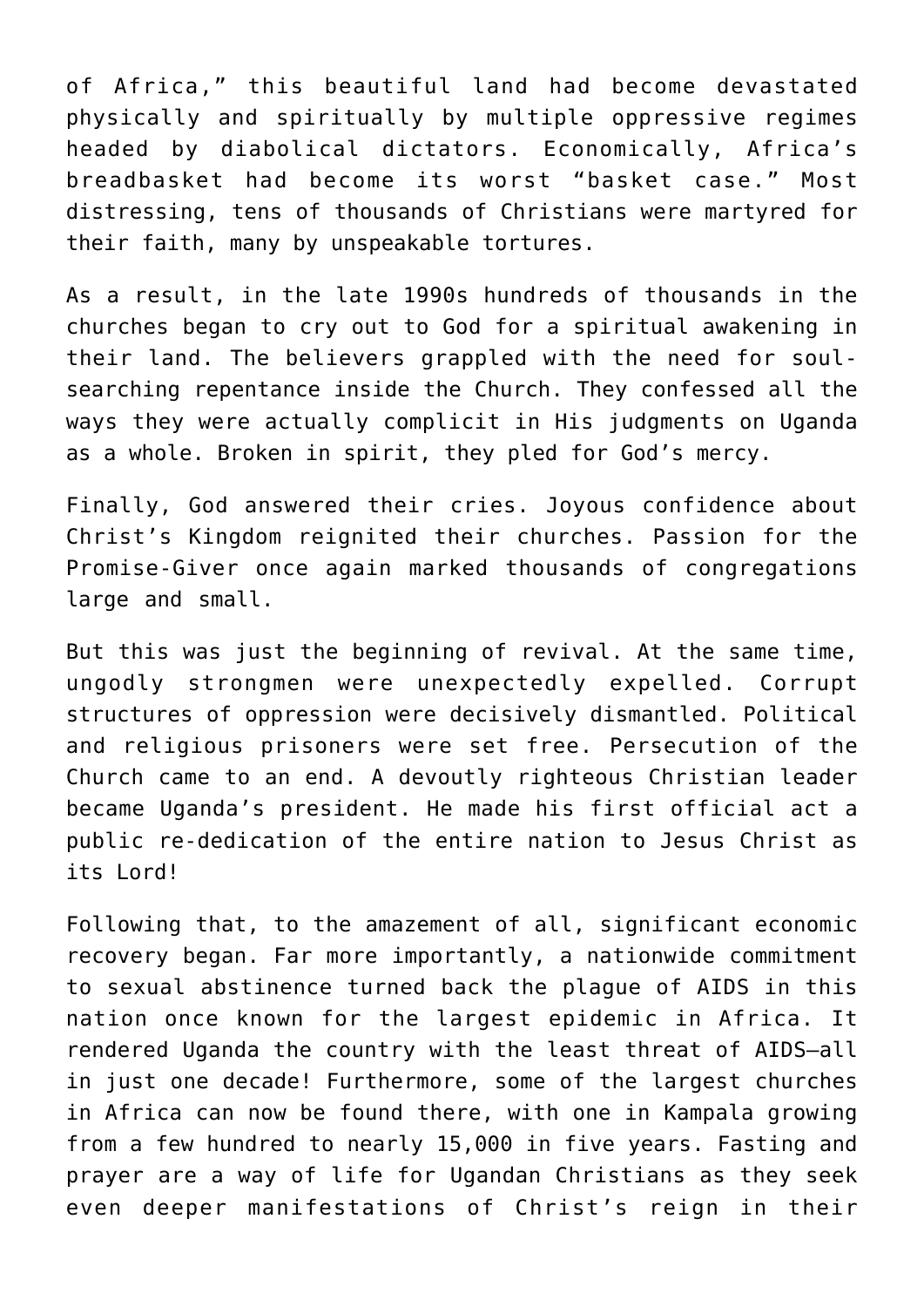generation.

#### **The Arrival of Christ**

Steve Hawthorne suggests revival might be renamed arrival. It's as if Christ "shows up" in His Church afresh to recapture us and reconquer us.

Isaiah 60 suggests God's glory was already breaking over Israel like a sunrise, exposing many dimensions of His Kingdom purposes to them. What they needed to do was "rise and shine" and seize the day.

That's why biblical texts frequently use the motif of encounter to describe spiritual renewal. We find this in Isaiah's picture of a future when God would rend the heavens like a garment, visibly descending like a fire upon saints and nations alike (Isa. 64).

The Puritans coined a great phrase to define the "arrival" experience. They called such seasons "the manifest presence of Christ." Here is how they reasoned: First, they said, there is Christ's essential presence. That is, Christ is everywhere present all the time. He is unavoidable.

Second, they also talked about Christ's cultivated presence. Christians can enrich their sense of fellowship with Him as they abide in Him day by day, faithfully obeying Him. We can cultivate a deeper knowledge of the Lord through Bible study and prayer, for example. As we do, Christ shows Himself to be much more present in our lives than we had realized.

The manifest presence of Christ, however, was something else altogether. This was the Puritans' third term for those times when God reveals His Son to a new generation of His people. He does so in such dramatic fashion that it almost seems as if Christ has been hiding from us until that moment. Then suddenly He reinserts Himself among us. He arrives, in other words.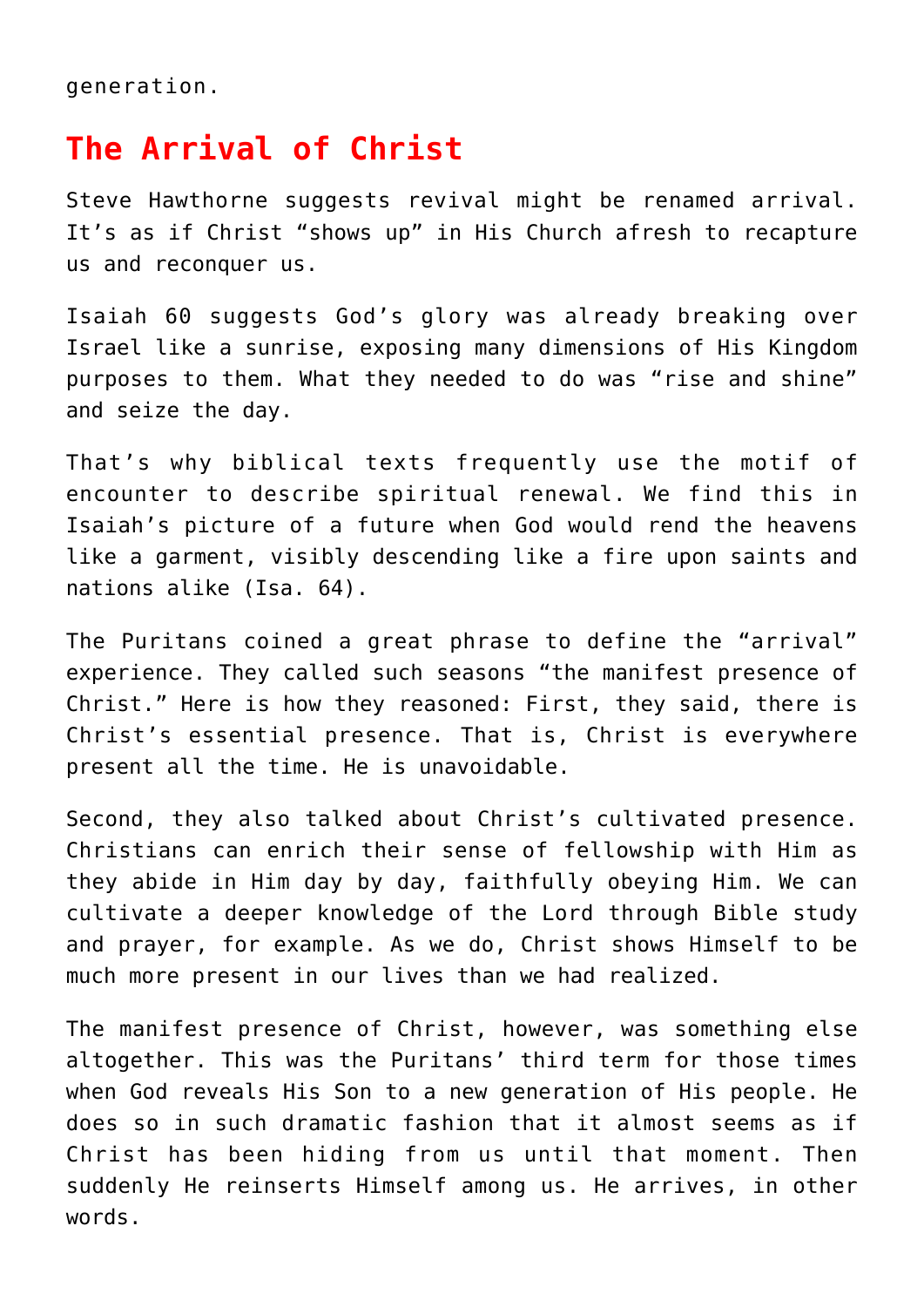Or, as I define it, revival is a "Christawakening movement." It is God's people waking up to God's Son for all He is, not only individually but also corporately; not only in a moment but for a season. Revival ultimately becomes a movement with wide-reaching impact on society as well as among the nations.

#### **Revival Is a Coronation**

One could almost say that revival is like a coronation. In other words, it leads believers to reaffirm their wholehearted devotion to the Lamb who sits on the Throne (Rev. 5). It reconnects them to His marching orders as their King. It serves as a powerful sign of the supremacy of Christ. The renewing reality of revival should be basically defined as this: Jesus expressing Himself more fully to His people as Lord.

In fact, one cannot think rightly about revival at all if one does not think rightly about the glory of God's Son, Jesus Christ. He is the criterion by which we measure both revival's legitimacy and its impact. The final revival will emerge from fresh in-breakings of Christ's sovereign dominion before every creature in heaven and earth.

But until that final consummation, our Redeemer intends to continue invading His Church, extending His Lordship among us, regaining the praise He rightfully deserves, and enlarging His mission through us among all earth's peoples.

Jonathan Edwards was on target. Revival is one of the most exciting expressions of Christ's supremacy any Christian can experience until He comes again. It is prior and primary. It is the prelude to all other manifestations of Christ's reign for, in, and through His people.

Many believe a gracious "Christ Awakening" even now is bearing down on top of us, in answer to today's unprecedented global prayer movement. May it be so!